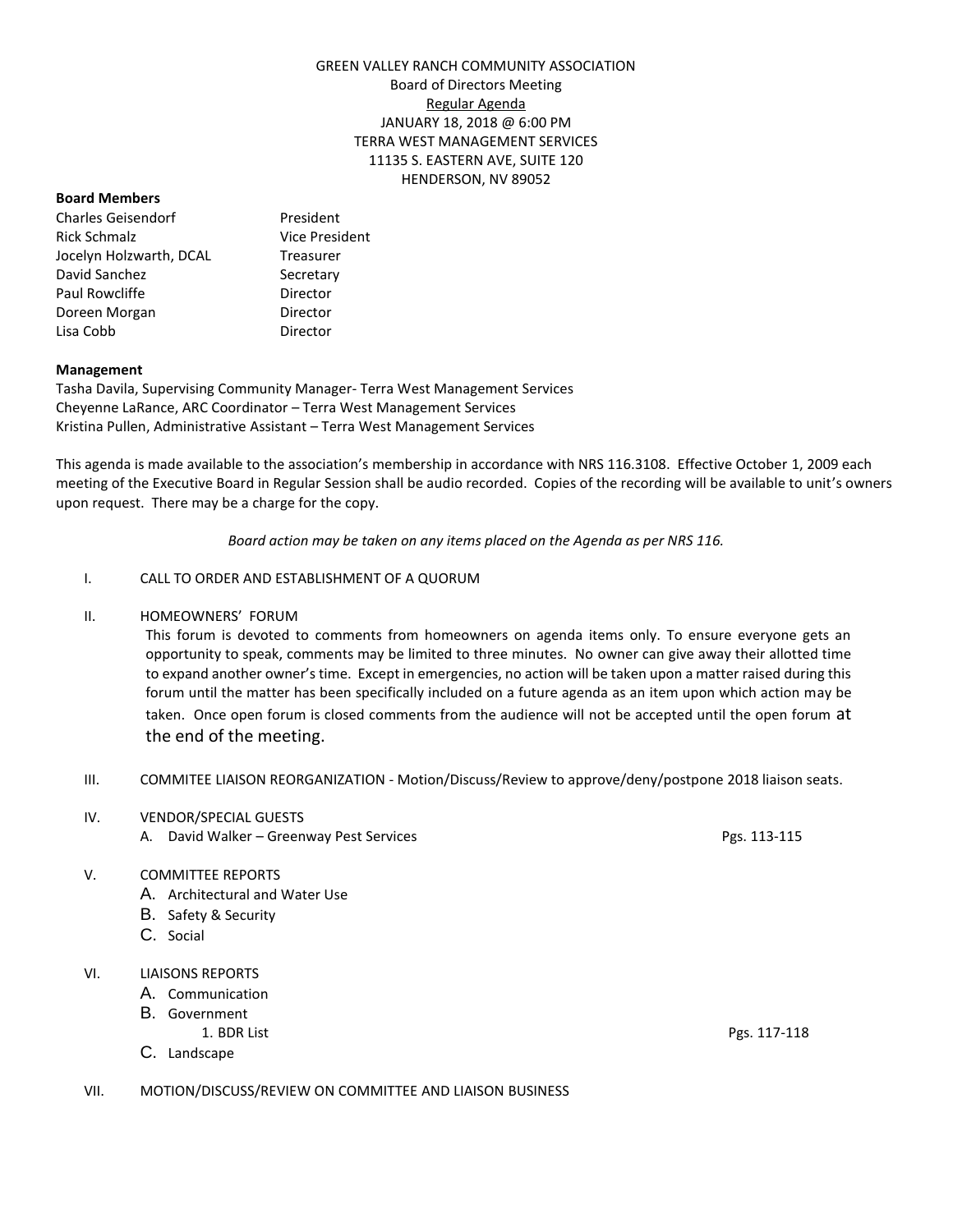## VIII. CONSENT AGENDA ITEMS

Unless an item is pulled for discussion, the Board of Directors will take action on all consent agenda items with one motion, accepting the recommendations as stated on the agenda item. To pull an item for discussion, please notify the Board President before action is taken on the consent agenda items.

| A. Approval of Minutes – November 16, 2017            | Pgs. 120-125 |
|-------------------------------------------------------|--------------|
| B. Acceptance of Financials - October & November 2017 | Pgs. 126-138 |
| C. Review of Litigation Disclosure                    | Pgs. 139-145 |
| D. Next Meeting – February 15, 2018                   |              |
| E. 2018 Annual Calendar                               | Pgs. 146-147 |
| F. 2017 Pending Reserve Projects                      | Pgs. 148-150 |
| G. 2018 Reserve Projects                              | Pg. 151      |
| H. Project Priority List                              | Pg. 152      |
| <b>Management Report</b>                              | Pgs. 153-158 |

## IX. OPEN SEALED BIDS – Motion/Discuss/Review to approve management to open sealed bids

A. Strawberry Hill Park – Padding Re-Seal

## X. FINANCIAL

A. Treasurers Report

## XI. UNFINISHED BUSINESS

A. 2017 Tax/Audit Proposals - Motion/Discuss/Review to approve/deny/postpone proposals from various vendors for tax and audit services.

| 1. Hilburn & Lein    | Pgs. 160-163 |
|----------------------|--------------|
| 2. Ellsworth & Stout | Pgs. 164-165 |

# XII. NEW BUSINESS

| A. CAI Membership Renewal - Motion/Discuss/Review to approve/deny/postpone renewal of Board and |              |
|-------------------------------------------------------------------------------------------------|--------------|
| Management Memberships for 2018.                                                                | Pgs. 167-170 |
| B. CAI Education - M100 (CMCA Designation)                                                      | Pgs. 171-174 |

- C. CAI Awards Gala Seating CAI Large Scale Association Nomination Pgs. 175-176
- D. Intersection Corners Not GVR Owned (near Smith's & The District)
- E. Intertex Proposal#17-2319SW Motion/Discuss/Review to approve/deny/postpone bid from Intertex to install a sidewalk through the utility lane between Mt. Ridge & Thunder Ridge Pgs. 177-180
- F. ARC Guidelines Update for Solar Motion/Discuss/Review to approve/deny/postpone the updated verbiage. Pg. 181
- G. Landscaping Proposal#08021704KC Motion/Discuss/Review to approve/deny/postpone bid from Jaramillo for rock removal & installation along Green Valley Parkway Pgs. 182-183
- H. Landscaping Proposal#10041701SC(R-1) Motion/Discuss/Review to approve/deny/postpone bid from Jaramillo for tree removal in the Windsong Echo common area Pg. 184

#### XIII. INFORMATIONAL/UPDATES

- A. Camelback Park Dead Grass
- B. Phase II Walls
- C. Cozy Hill Park Lighting Project
- D. Rest Stop #5 Lighting Project
- E. Archway Maintenance & Lighting
- F. Strawberry Hill Park Playground Padding Re-Seal

## XIV. HOMEOWNER LETTERS / REQUESTS